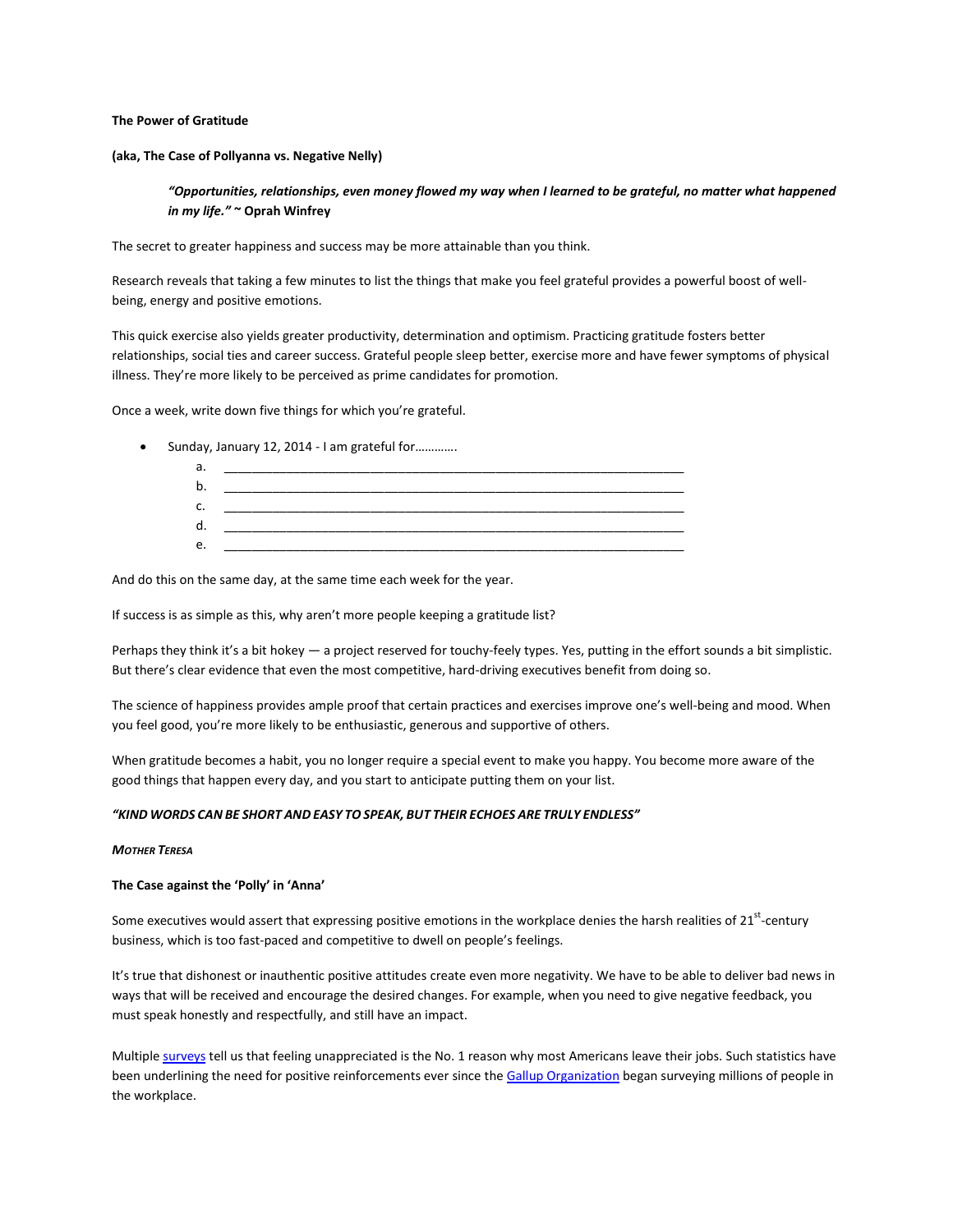In fact, 65% of people surveyed said they received no recognition for good work in the previous year, note Tom Rath and Donald O. Clifton in How Full Is Your Bucket? (2004).

What employees (and people!) want most... is appreciation and in the workplace, quality management as well, Gallup research tells us. When employees fail to feel acknowledged and disapprove of their managers, they leave or simply stop trying.

# The Case for Polly

Not surprisingly, we gravitate toward positive energy and away from negativity. Like animals and plants, humans are heliotropic (literal translation: moving toward the sun). When we're kind to each other and express gratitude, we experience an energy surge that unlocks our inner resources.

We more accurately process positive information. We think about positive statements 20% longer than negative ones. We learn better, remember more and are more resourceful when we experience positive moods.

Several studies confirm that people live longer when they're more appreciative. Gratitude and positivity stimulate the production of hormones that fight stress and fortify the immune system.

Although positive thinking is attractive to most, we also have a negative bias at play that must be counteracted.

### The Case for Negative Nelly

We humans have a strong survival instinct that draws on our ability to spot threats. We react quickly and intensely to warning signs. Negative headlines sell more newspapers, and people gravitate to TV shows that highlight negative behaviors.

We can pay more attention to criticisms than compliments. Negative events have a greater effect on our mood and behaviors. A healthy dose of negativity allows us to spot and avoid problems.

But too much focus on negativity saps our energy and compromises our ability to find necessary solutions.

Managers and leaders must therefore counteract the pull of negativity and the tendency to fixate on bad news. This means that as a leader, team member or friend, we need to seize opportunities to influence outcomes by emphasizing positivity and gratitude.

Ask yourself this important question: How can I help others (and myself) overcome negative events (and the Nellys of the world) and move forward?

#### "Constant kindness can accomplish much. As the sun makes ice melt, kindness causes misunderstanding, mistrust and hostility to evaporate" **Albert Schweitzer**

#### How to Be More Positive (and Successful)

Be willing to invest 5 minutes a week in making a gratitude list. It's quick, unbelievably easy and provides immediate benefits.

You'll need to sustain this practice to reap ongoing benefits. Like any habit, keeping a gratitude list takes some discipline at first. An ongoing commitment will allow it to become a natural, established practice in your life.

A word of caution: You may feel gratitude just by thinking about it, but it won't last. Thinking isn't doing. It isn't real until it is written! Daily or weekly practice - actually writing down five things for which you're grateful - will deliver lasting results.